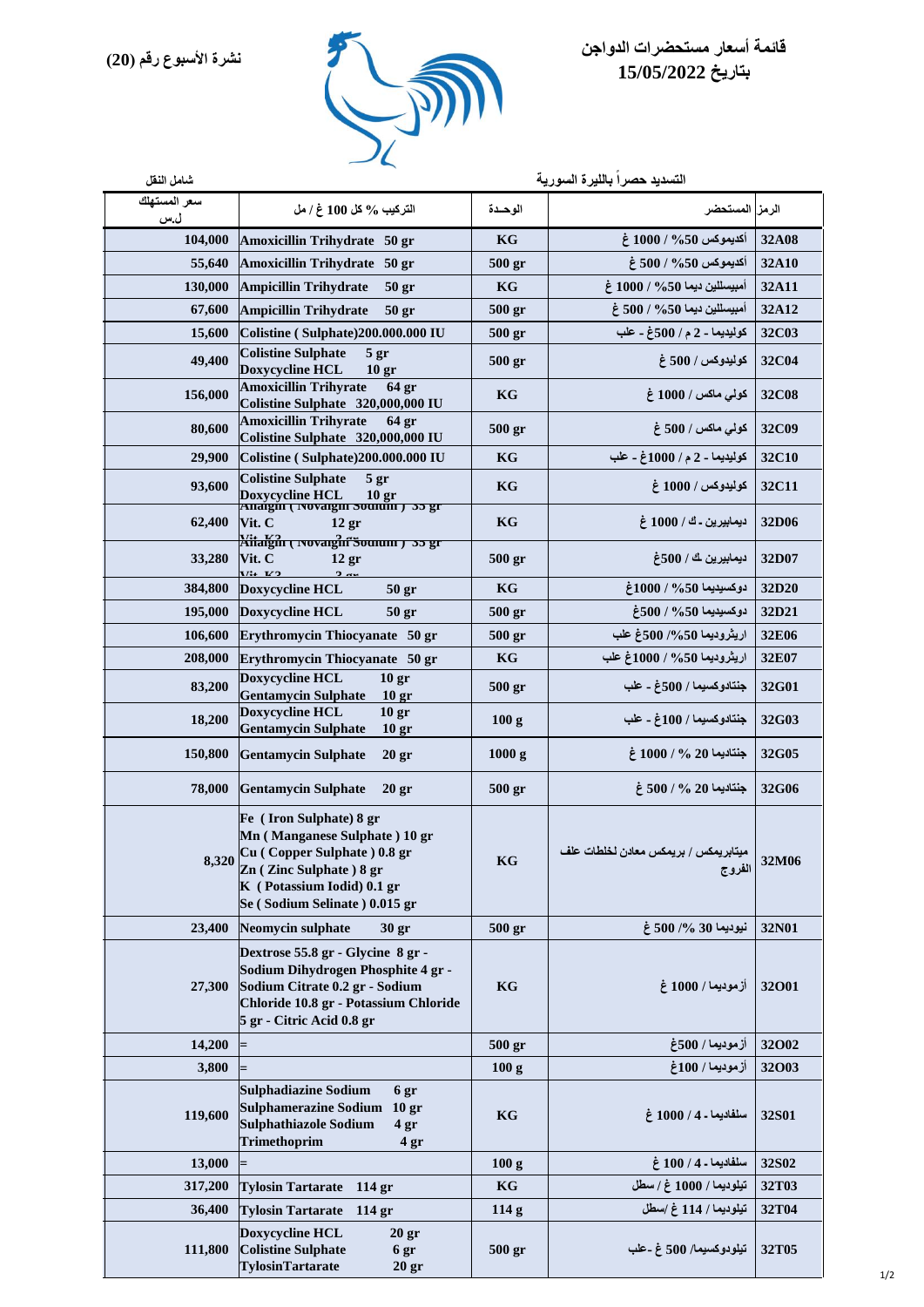

## **قائمة أسعار مستحضرات الدواجن بتاريخ 15/05/2022**

| شامل النقل          | التسديد حصراً بالليرة السورية                                                                                                                                                                                                                                                                                                                                                                                          |                   |                                                    |        |
|---------------------|------------------------------------------------------------------------------------------------------------------------------------------------------------------------------------------------------------------------------------------------------------------------------------------------------------------------------------------------------------------------------------------------------------------------|-------------------|----------------------------------------------------|--------|
| سعر المستهلك<br>ل.س | التركيب % كل 100 غ / مل                                                                                                                                                                                                                                                                                                                                                                                                | الوحدة            | الرمز المستحضر                                     |        |
| 28,600              | <b>Oxytetracycin HCL</b><br>25 gr                                                                                                                                                                                                                                                                                                                                                                                      | 500 <sub>gr</sub> | تتراديما 25 % / 500 غ                              | 32T11  |
| 218,400             |                                                                                                                                                                                                                                                                                                                                                                                                                        | KG                | تيلودوكسيما / 1000 غ ـ علب                         | 32T14  |
| 23,400              |                                                                                                                                                                                                                                                                                                                                                                                                                        | 100 <sub>g</sub>  | تيلودوكسيما / 100 غ ـ علب                          | 32T15  |
| 41,600              | 1,300,000 IU<br>Vitamin A<br><b>Vitamin D3</b><br>500,000 IU<br>Vitamin E 7,2 g Folic Acid 0.2 g<br>Vitamin B3 (PP) 6 g<br>Vitamin B2 0.9 g<br>Vitamin B6 0.4 g<br>Vitamin K3 0.3 g<br>Vitamin B1 0.3 g<br>Vitamin B12 2 mg<br>Biotin 15 mg<br><b>Calcium D Pantothenate</b><br>1.5 <sub>g</sub>                                                                                                                       | KG                | فيتابريمكس / بريمكس فيتامينات لخلطات<br>علف الفروج | 32V01  |
| 78,000              | <b>Toltrazuril</b><br>2.5 <sub>gr</sub>                                                                                                                                                                                                                                                                                                                                                                                | <b>1000 ML</b>    | بياكوكس ـ س /1000مل                                | 33B01  |
| 20,020              | <b>Bromhexine HCL</b><br>1 <sub>gr</sub>                                                                                                                                                                                                                                                                                                                                                                               | <b>1000 ML</b>    | بروكسن 1% 1000 مل                                  | 33B03  |
| 41,600              | <b>Ciprofloxacin</b><br>10 <sub>gr</sub>                                                                                                                                                                                                                                                                                                                                                                               | 1000 ML           | سيبروديما 10 % / 1000 مل                           | 33C02  |
| 72,800              | Ciprofloxacin<br>20 <sub>gr</sub>                                                                                                                                                                                                                                                                                                                                                                                      | <b>1000 ML</b>    | سيبروديما 20 % / 1000 مل                           | 33C03  |
| 49,400              | <b>Vit. A Palmitate</b><br>5.000.000 IU<br>Vit. C<br>10 <sub>gr</sub><br>Vit. D3<br>500.000 IU<br>Vit. E<br>2 <sub>gr</sub>                                                                                                                                                                                                                                                                                            | <b>1000 ML</b>    | ديمافيت آد3هـ ث / 1000 مل                          | 33D05  |
| 119,600             | <b>Florfinecol</b><br>10 <sub>gr</sub>                                                                                                                                                                                                                                                                                                                                                                                 | <b>1000 ML</b>    | ديمافلور 10% / 1000 مل                             | 33D08  |
| 78,000              | <b>Diclazuril</b><br>2 <sub>gr</sub>                                                                                                                                                                                                                                                                                                                                                                                   | <b>1000 ML</b>    | <u>ديكلازوريل 2% / 1000</u> مل                     | 33D11  |
| 17,160              | <b>Propionic Acid 10 gr</b><br>Acetic Acid 10 gr<br>Phosphoric Acid 8.5 gr<br>Formic Acid 15 gr<br>Lactic Acid 10 gr<br>Citric Acid 3.5 gr<br>Copper Sulfate 1 gr                                                                                                                                                                                                                                                      | <b>1000 ML</b>    | ديماتوكسين / 1000 مل / مضاد سموم فطرية             | 33D16  |
| 20,020              | Vit. K3 (Sodium bisulfite)<br>10 <sub>gr</sub>                                                                                                                                                                                                                                                                                                                                                                         | <b>1000 ML</b>    | هيمو ـ ك / 1000 مل                                 | 33H01  |
| 57,200              | <b>Tilmicosin phosphate</b><br>$25$ gr                                                                                                                                                                                                                                                                                                                                                                                 | <b>500 ML</b>     | تلميكوسين /500 مل                                  | 33T01  |
| 111,800             | <b>Tilmicosin phosphate</b><br>25 <sub>gr</sub>                                                                                                                                                                                                                                                                                                                                                                        | <b>1000 ML</b>    | تلميكوسين /1000 مل                                 | 33T03  |
| 5,200               | Each 20 gr contains : Doxycycline<br><b>HCL</b><br>2 gr Gentamycin<br><b>Sulphate</b><br>2 <sub>gr</sub>                                                                                                                                                                                                                                                                                                               | 20 g              | جنتادوكسيما / 20غ / طيور زينة                      | 32G04  |
| 1,880               | Vitamins + Minerals + Amino Acids                                                                                                                                                                                                                                                                                                                                                                                      | 20g               | ماكسيفور بلس / 20غ / طيور زينة                     | 32M07  |
| <b>3,380</b>        | Each 20 gr contains :<br><b>Streptomycin</b><br>Sulphate 0.7 gr - Erythromycin Thiocyanate<br>0.7 gr - Colistin (Sulphate) 4,500,000 IU -<br>Oxytetracycin HCL 1 gr - Vit. A 60.000 IU-<br>Vit. D3 30,000 IU - Vit. E 0.04 gr- Vit. C<br>0.4 gr - Vit. B1 0.04 gr - Vit. B2 0.08 gr - Vit.<br><b>B6</b> 0.04 gr- Vit. B12 0.2 mlg - Vit. PP(<br>Nicotinamide) 0.4 gr- Vit. K3 0.04 gr -<br>Calcium Pantothenate 0.2 gr | 20g               | سيكوفيت / 20 غ / طيور زينة                         | 32S011 |
| 7,800               | Each 20 gr contains :<br>Doxycycline HCL<br>4 <sub>gr</sub><br><b>Colistine Sulphate</b><br>1.2 <sub>gr</sub><br><b>TylosinTartarate</b><br>4 <sub>gr</sub>                                                                                                                                                                                                                                                            | 20 g              | تيلودوكسيما / 20 غ / طيور زينة                     | 32T16  |
| 6,760               | $Ty$ losin $T$ artarate 11.4 gr = $(Ty$ losin<br> 10 g)                                                                                                                                                                                                                                                                                                                                                                | 10 <sub>g</sub>   | تيلوديما / 10 غ / طيور زينة                        | 32T17  |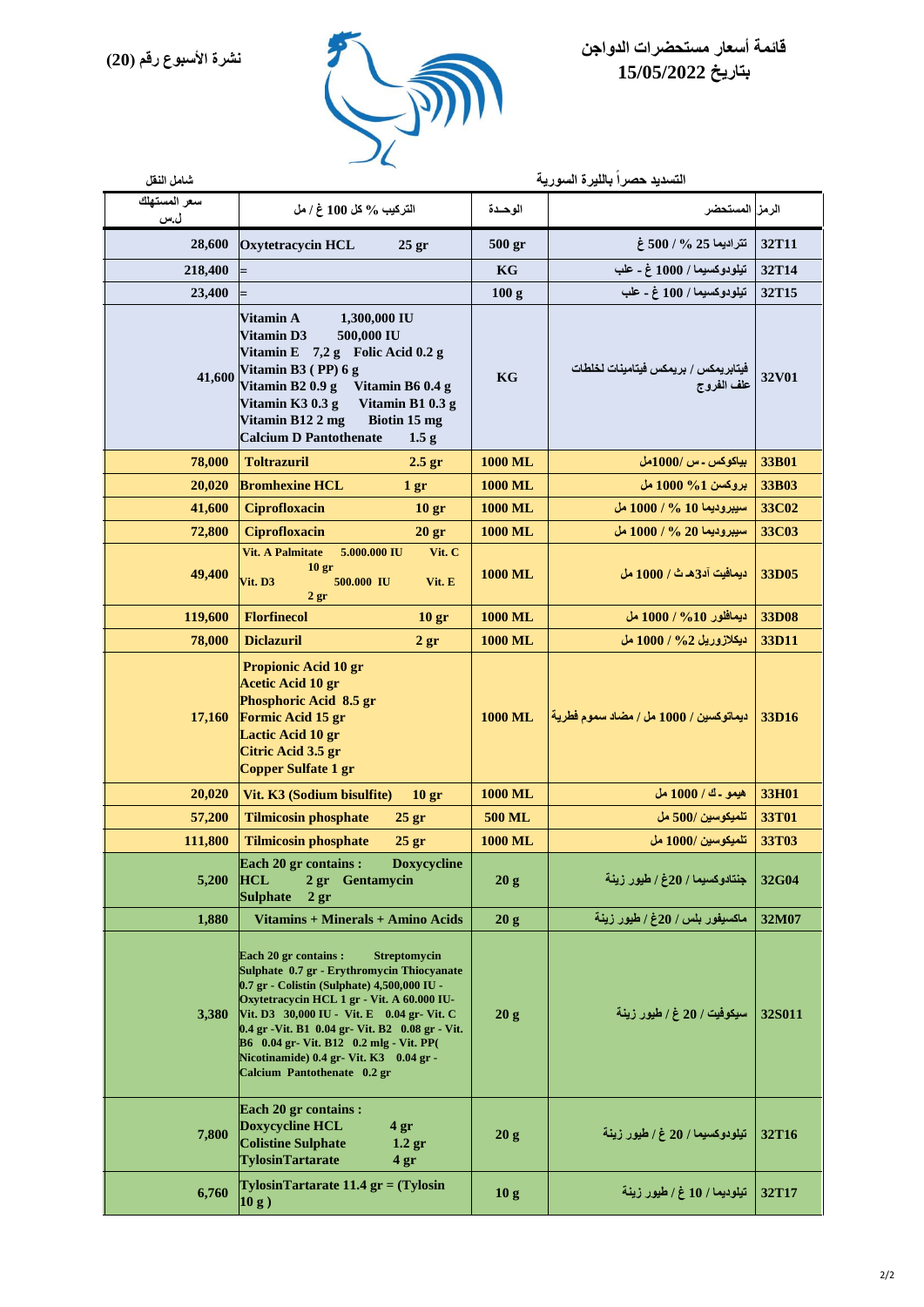



|               | شامل النقل          | التسديد حصراً بالليرة السورية                                                                                                                                                                        |               |                                |              |
|---------------|---------------------|------------------------------------------------------------------------------------------------------------------------------------------------------------------------------------------------------|---------------|--------------------------------|--------------|
| يتوفر في      | سعر المستهلك<br>ل.س | التركيب % كل 100 غ / مل أو حبة                                                                                                                                                                       | الوحدة        | الرمز المستحضر                 |              |
| متوفر         | 11,080              | Vit. A<br>7.500.000 IU<br>Vit. D3<br>1.500.000 IU<br>Vit. E<br>3.000 IU                                                                                                                              | <b>100 ML</b> | اكديفت / 100 مل                | 34A01        |
| متوفر         | 7,800               | <b>Antipyrine</b><br>25 gr Diminazene<br>$7.5$ gr<br><b>Diaceturate</b><br><b>Vit. B12</b><br>4 mcg                                                                                                  | 50 ML         | مل50 / inj - بابينيل           | 34B03        |
| متوفر         | 12,480              | <b>Boric Acid</b><br>6.8 <sub>gr</sub><br><b>Calcium Gluconate</b><br>33.2 gr<br><b>Magnesium Hypophosphite</b><br>3 <sub>gr</sub>                                                                   | <b>400 ML</b> | كالسيو بلس / 400 مل            | 34C02        |
| متوفر         | 10,400              | <b>Boric Acid</b><br>4 <sub>gr</sub><br><b>Calcium Gluconate</b><br>20 <sub>gr</sub><br><b>Magnesium Hypophosphite</b><br>2 <sub>gr</sub>                                                            | <b>400 ML</b> | كالسيو - 24 / 400 مل           | 34C07        |
| متوفر         | 6,240               | Dexamethazone sodium phosphate<br>$0.2$ gr                                                                                                                                                           | <b>100 ML</b> | ديكساكور / 100 مل              | 34D01        |
| متوفر         | 3,640               | <b>Dexamethazone sodium phosphate</b><br>$0.2$ gr                                                                                                                                                    | 50 ML         | ديكساكور / 50 مل               | 34D02        |
| متوفر         | 6,240               | <b>Diphenhydramine HCI</b><br>$2.5$ gr<br><b>Procaine Hcl</b><br>$0.02$ gr                                                                                                                           | <b>100 ML</b> | ديماهيستامين / 100 مل          | 34D03        |
| متوفر         | 9,360               | <b>Analgin (Metamizole Sodium -</b><br>Dipyrone)<br>50 <sub>gr</sub>                                                                                                                                 | <b>100 ML</b> | ديمالجين 50 % / 100 مل         | 34D04        |
| متوفر         | 19,500              | <b>Benzyl penicillin Procain 20.000 IU</b><br>Dihydrostreptomycine Sulfate 25 gr                                                                                                                     | <b>100 ML</b> | ديمابن / 100 مل                | 34D05        |
| جديد / قريباً | 15,600              | $1 gr \ 20ml$<br><b>Boparvacone</b>                                                                                                                                                                  | <b>20 ML</b>  | ديماكون 20مل                   | 34D12        |
| متوفر         | 6,920               | <b>Enrofloxacin</b><br>10 <sub>gr</sub>                                                                                                                                                              | <b>100 ML</b> | انروديما 10 % / 100 مل         | 34E01        |
| متوفر         | 9,880               | <b>Enrofloxacin</b><br>20 <sub>gr</sub>                                                                                                                                                              | <b>100 ML</b> | انروديما 20 % / 100 مل         | 34E02        |
| متوفر         | 13,840              | <b>Gentamycin Sulphate</b><br>10gr                                                                                                                                                                   | <b>100 ML</b> | جنتاديما - 100% 100 مل         | 34G02        |
| متوفر         | 8,320               | <b>Ivermectine</b><br>1gr                                                                                                                                                                            | <b>100 ML</b> | ايفرماك ـ 10 / 100 مل          | 34101        |
| متوفر         | 4,420               | <b>Ivermectine</b><br>1gr                                                                                                                                                                            | 50 ML         | ايفرماك ـ 10 / 50 مل           | 34102        |
| متوفر         | 28,080              | <b>Ivermectine</b><br>1gr                                                                                                                                                                            | <b>400 ML</b> | ايفرماك ـ 10 / 400 مل ـ بلاستك | 34107        |
| متوفر         | 10,920              | Ivermectine 1gr - Vit. A 2.500.000 IU<br>Vit. D3 1.000.000 IU - Vit. E 500 mg                                                                                                                        | <b>100 ML</b> | ايفرماك فورت / 100 مل          | 34108        |
| متوفر         | 11,960              | Ivermectine 2gr                                                                                                                                                                                      | <b>100 ML</b> | ايفرماك سوبر 2 %/ 100 مل       | <b>34I10</b> |
| متوفر         | 18,200              | Lincomycine (HCl)<br>5 <sub>gr</sub><br>Spectinomycin (Sulphate) 10 gr                                                                                                                               | <b>100 ML</b> | مل100 / inj - لينكوسبيكت       | 34L01        |
| متوفر         | 9,360               | D. Panthenol Alcohol 2.5 gr - Vit. A<br>1.500.000 IU- Vit. B1 1 gr - Vit. B2<br>0.685 gr - Vit. B6 0.3gr - Vit. B12 0.005<br>gr - Vit. D3 100.000 IU - Vit. E 2 gr -<br>Vit. PP(Nicotinamide) 3.5 gr | <b>100 ML</b> | ملتى فيت / 100مل               | 34M03        |
| متوفر         | 6,760               | <b>Neomycin</b> (sulphate)<br>20 <sub>gr</sub>                                                                                                                                                       | <b>100 ML</b> | نيوديما 20 % / 100 مل          | 34N01        |
| متوفر         | 13,000              | <b>Sulphadiazine Sodium</b><br>20 <sub>gr</sub><br>Trimethoprim<br>4 <sub>gr</sub>                                                                                                                   | <b>100 ML</b> | نيوتين / 100 مل                | 34N02        |
| متوفر         | 5,200               | <b>Oxytetracycline HCl</b><br>5 gr                                                                                                                                                                   | <b>100 ML</b> | اوكسيديما 5 % / 100 مل         | 34001        |
| متوفر         | 6,140               | <b>Oxytetracycline HCl</b><br>10 <sub>gr</sub>                                                                                                                                                       | <b>100 ML</b> | اوكسيديما 100% / 100 مل        | 34003        |
| متوفر         | 10,920              | Oxytetracycline Dihydrate 20 gr                                                                                                                                                                      | <b>100 ML</b> | اوكسيديما 20% / 100 مل         | 34004        |
| متوفر         | 11,440              | Oxytetracycline Dihydrate 20 gr<br>Diclofenac Sodium 0.5 gr                                                                                                                                          | <b>100 ML</b> | اوكسيديكلون / 100مل            | 34006        |
| متوفر         | 6,760               | Selenium (Sodium Selenate) 0.09 gr Vit.<br>12 <sub>gr</sub><br>E                                                                                                                                     | <b>100 ML</b> | مل100 / inj - توكوسيل          | 34T01        |
| متوفر         | 3,900               | Selenium (Sodium Selenate) 0.09 gr Vit.<br>E<br>$12 \text{ gr}$                                                                                                                                      | <b>50 ML</b>  | مل50 / inj - توكوسيل           | 34T02        |
| متوفر         | 11,440              | <b>Tylosin (Tartarate)</b><br>$20 \text{ gr}$                                                                                                                                                        | <b>100 ML</b> | تيلوديما - 20 / 100 مل         | 34T03        |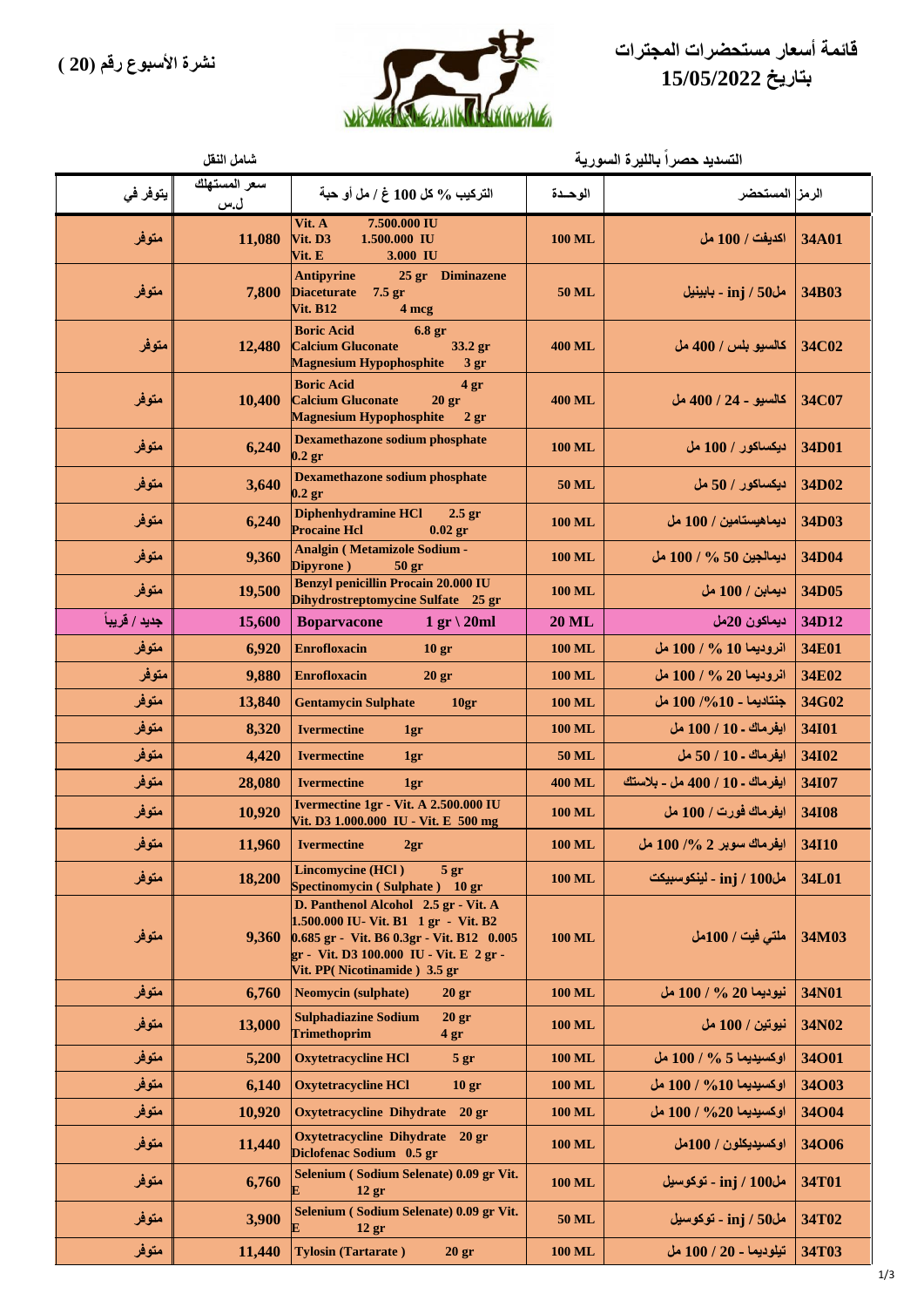



|          | التسديد حصراً بالليرة السورية<br>شامل النقل |                                                                                                                                                                                                                                                                                                                                                                       |                  |                              |              |
|----------|---------------------------------------------|-----------------------------------------------------------------------------------------------------------------------------------------------------------------------------------------------------------------------------------------------------------------------------------------------------------------------------------------------------------------------|------------------|------------------------------|--------------|
| يتوفر في | سعر المستهلك<br>ل.س                         | التركيب % كل 100 غ / مل أو حبة                                                                                                                                                                                                                                                                                                                                        | الوحدة           | الرمز المستحضر               |              |
| متوفر    | 20,800                                      | <b>Tilmicosin Phosphate</b><br>30 <sub>gr</sub>                                                                                                                                                                                                                                                                                                                       | <b>100 ML</b>    | تلموجيكت / 100 مل            | 34T04        |
| متوفر    | 10,400                                      | <b>Albendazole</b><br>$250 \text{ mg}$                                                                                                                                                                                                                                                                                                                                | <b>50 Pill</b>   | الباديما 250 ملغ / 50 بلاستر | 31A03        |
| متوفر    | 11,960                                      | <b>Albendazole</b><br>600 mg                                                                                                                                                                                                                                                                                                                                          | <b>50 Pill</b>   | الباديما 600 ملغ / 50 بلاستر | 31A05        |
| متوفر    | 26,000                                      | <b>Niclosamide</b><br>3750 mg                                                                                                                                                                                                                                                                                                                                         | 30 Pill          | نيكلوديما 3750 ملغ /30علب    | 31N01        |
| متوفر    | 12,480                                      | <b>Ethinyl Estradiole</b><br>$2 \text{ mg}$<br>Oxytetracycline HCl 500 mg                                                                                                                                                                                                                                                                                             | 30 Pill          | اوكسيديما ـ هـ / 30 علب      | 31001        |
| متوفر    | 48,420                                      | Vitamins + Minerals + Amino Acids                                                                                                                                                                                                                                                                                                                                     | KG               | ديمافيت ـ م بلس / 1000 غ     | 32D11        |
| متوفر    | 6,240                                       | Vitamins + Minerals + Amino Acids                                                                                                                                                                                                                                                                                                                                     | 100 <sub>g</sub> | ديمافيت ـ م بلس / 100 غ      | 32D12        |
| متوفر    | 28,340                                      | Vitamins + Minerals + Amino Acids                                                                                                                                                                                                                                                                                                                                     | KG               | ماكسيفور بلس / 1000 غ        | 32M03        |
| متوفر    | 15,920                                      | Vitamins + Minerals + Amino Acids                                                                                                                                                                                                                                                                                                                                     | 500 gr           | ماكسيفور بلس / 500غ          | 32M04        |
| متوفر    | 4,840                                       | Vitamins + Minerals + Amino Acids                                                                                                                                                                                                                                                                                                                                     | 100 <sub>g</sub> | ماكسيفور بلس / 100غ          | 32M05        |
| متوفر    | 7,800                                       | Vit A 200.000 I.U Vit D3 50.000 I.U<br>Vit E $250$ mg<br>Fe 500 mg<br>$Mn$ 100 mcg<br>Mg 1500 mg<br>Cu 300 mg<br>$K10$ mg                                                                                                                                                                                                                                             | kg Sachet        | نيو ـ ميتالفيت / 1000 غ      | 32N06        |
| متوفر    | 156,000                                     | Zn 500 mg<br>$Co5$ mg<br>Se 10 mg Soduim chloride 2500 mg                                                                                                                                                                                                                                                                                                             | KG               | نيو ميتالفيت / سطل 20 كغ     | 32N13        |
| متوفر    | 4,160                                       | Fe 500 mg<br>Mn 100 mcg<br>Mg 1500 mg<br>$Cu$ 300 $mg$<br>$K$ 10 mg<br>Zn 500 mg                                                                                                                                                                                                                                                                                      | kg Sachet        | نيو - ميتال / 1000 غ         | 32N08        |
| متوفر    | 83,200                                      | $Co$ 5 mg<br>Se 10 mg<br>Soduim chloride 2500 mg                                                                                                                                                                                                                                                                                                                      | KG               | نيو ميتال / سطل 20 كغ        | 32N14        |
| متوفر    | 3,380                                       | Calcium Propionate 1.2 gr - Pulv Nux<br>Vomica 1 gr - Sodium Propionate 30 gr<br>- Cobalte Sulphate 0.04 gr - Cupper<br>Sulphate 0.04 gr - Iron Sulphate 0.06<br>gr - Magnesium Sulphate 10 gr -<br>Manganise Sulphate 0.02 gr - Zinc<br>Sulphate 0.06 gr - Vit. A 200.000 IU -<br>Vit. B1 0.02 gr - Vit. B2 0.04 gr                                                  | 100 <sub>g</sub> | روماكتيف / 100 غ             | 32R01        |
| متوفر    | 9,000                                       | Streptomycin Sulphate 3.5 gr -<br>Erythromycin Thiocyanate 3.5 gr -<br>Colistin (Sulphate) 22,500,000 IU -<br>Oxytetracycin HCL 5 gr - Vit. A 300.000<br>IU-Vit. D3 150,000 IU - Vit. E 0.2 gr-<br>Vit. C 2 gr - Vit. B1 0.2 gr - Vit. B2 0.4<br>gr - Vit. B6 0.2 gr- Vit. B12 0.001 gr -<br>Vit. PP(Nicotinamide) 2 gr- Vit. K3<br>0.2 gr - Calcium Pantothenate 1gr | 100 <sub>g</sub> | سيكوفيت / 100 غ              | 32S07        |
| متوفر    | 5,200                                       | $=$                                                                                                                                                                                                                                                                                                                                                                   | 50 <sub>gr</sub> | سيكوفيت / 50غ                | <b>32S10</b> |
| متوفر    | 37,860                                      | Aminoacids Mixture 11.5 gr -<br>D.Panthenol Alcohol 0.85 gr -<br>Vit.<br>A 1.000.000 IU - Vit. B1 0.2 gr - Vit.B2<br>0.3 gr - Vit. B6 0.15 gr - Vit.B12 0.25<br>mg - Vit. D3 200.000 IU- Vit. E 0.2 gr -<br>Vit.PP(Nicotinamide 1.8 gr                                                                                                                                | 1000 ML          | امنوفيت /1000 مل             | 33A02        |
| متوفر    | 31,980                                      | <b>Enrofloxacin</b><br>10 <sub>gr</sub>                                                                                                                                                                                                                                                                                                                               | <b>1000 ML</b>   | ديماتريل 10 % / 1000 مل      | 33D02        |
| متوفر    | 17,680                                      | <b>Enrofloxacin</b><br>10 <sub>gr</sub>                                                                                                                                                                                                                                                                                                                               | <b>500 ML</b>    | ديماتريل 10 % / 500 مل       | 33D03        |
| متوفر    | 5,000                                       | <b>Enrofloxacin</b><br>10 <sub>gr</sub>                                                                                                                                                                                                                                                                                                                               | <b>100 ML</b>    | ديماتريل 10 % / 100 مل       | 33D04        |